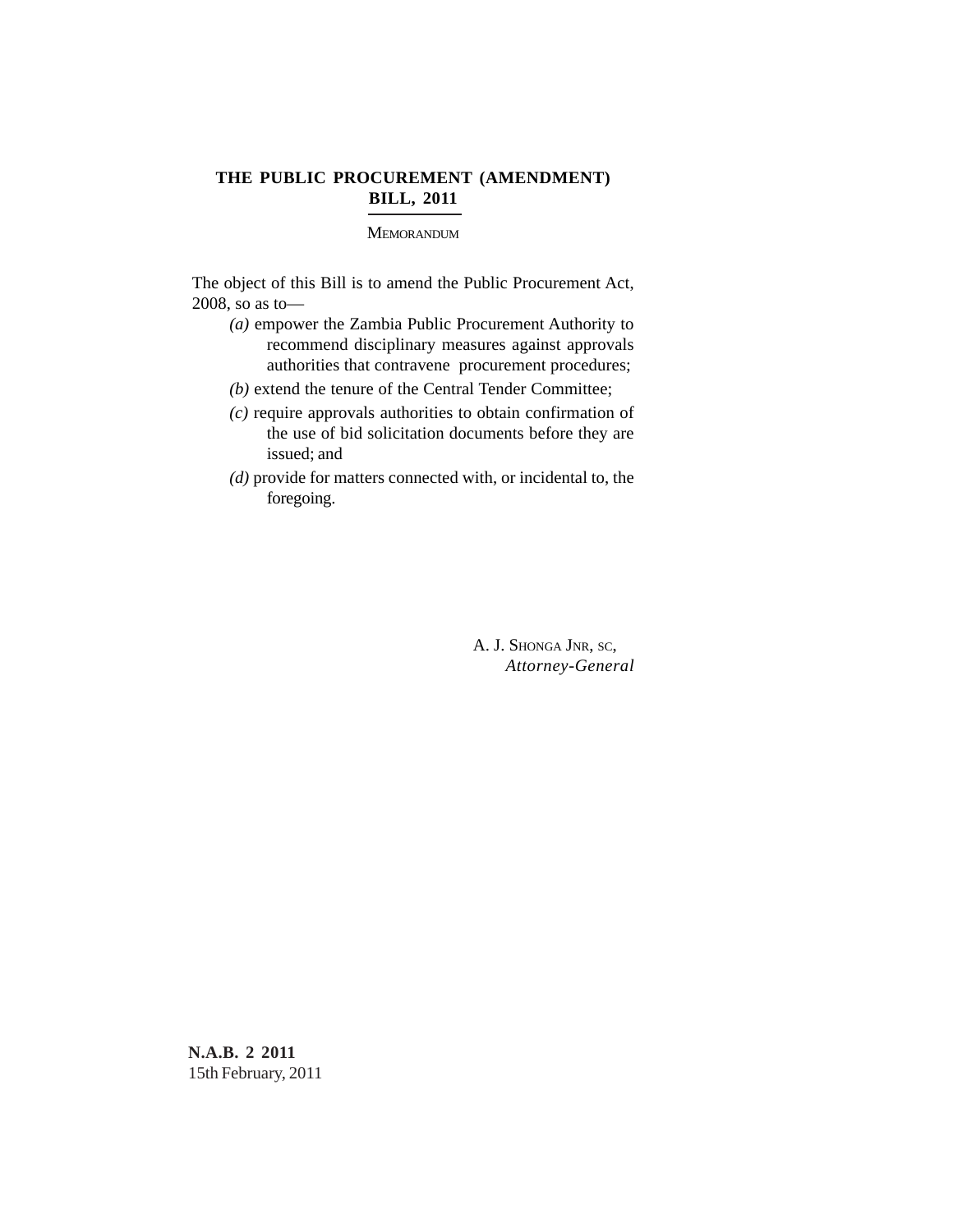# **A BILL**

#### **ENTITLED**

## **An Act to amend the Public Procurement Act, 2008.**

ENACTED by the Parliament of Zambia.

**1.** This Act may be cited as the Public Procurement (Amendment) Act, 2011, and shall be read as one with the Public Procurement Act, 2008, in this Act referred to as the principal Act.

#### 2. Section *twelve* of the principal Act is amended by the deletion of subsection (2) and the substitution therefor of the following: 5

(2) A procurement shall only be carried out by a person qualified and knowledgeable in procurement in accordance with the Zambia Institute of Purchasing and Supply Act, 2003.

#### **3.** The principal Act is amended in section *nineteen*— *(a)* by the insertion of "(1)" between "19" and "A" and *(b)* by the insertion, immediately after subsection (1), of the 10

following new subsection:

(2) A Procurement Committee shall—

- *(a)* appoint the chairperson of the subcommittee referred to in subsection (1); and 15
	- *(b)* appoint the head of a procurement unit in an institution where a subcommittee is established, as an *ex-officio* member of, and secretary to, the subcommittee.

**4.** Section *twenty-two* of the principal Act is amended— 20

- *(a)* in subsection (1), by the deletion of paragraph *(b)* and the substitution therefor of the following:
- *(b)* standard solicitation documents prior to their issue, upon approval by the Authority;
- *(b)* by the deletion of subsection (8) and the substitution therefor of the following: 25

Enactment

Short title Act No. 12 of 2008

Amendment of section 12

Act No. 15 of 2003 Amendment of section 19

Amendment of section 22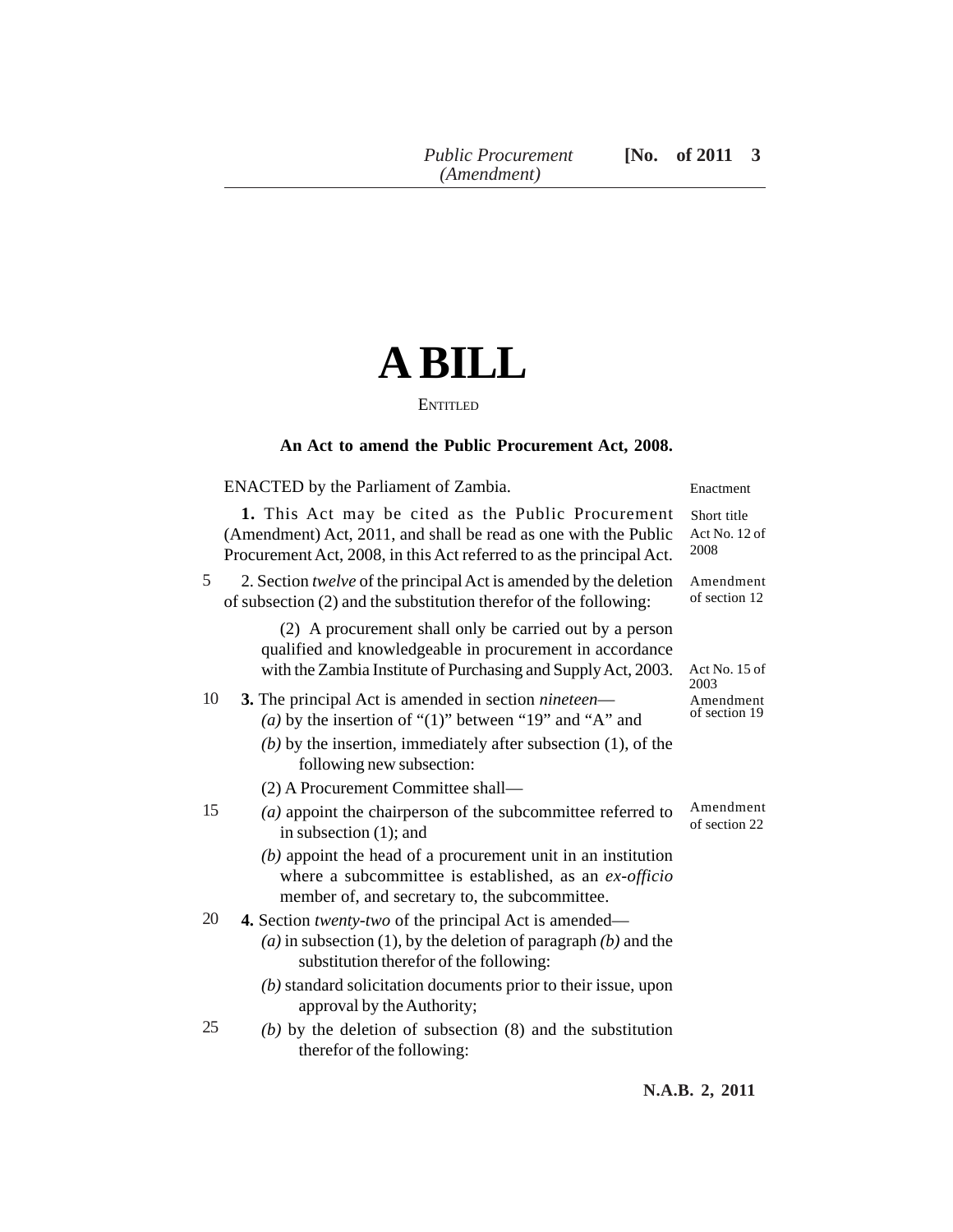|                            | (8) The authorisation of the appropriate approvals<br>authority shall be obtained for all subsequent<br>stages of the procurement process. and                                                                                                                                                                                                         |    |
|----------------------------|--------------------------------------------------------------------------------------------------------------------------------------------------------------------------------------------------------------------------------------------------------------------------------------------------------------------------------------------------------|----|
|                            | $(c)$ by the insertion immediately after subsection (8) of the<br>following new subsection:<br>$(9)$ The authorisation issued under subsection $(8)$ may                                                                                                                                                                                               | 5  |
|                            | be cancelled or re-started on the ground that<br>the authorisation was given by an approvals<br>authority not authorised to do so under this Act:<br>Provided that the Authority may 10<br>authorise the continuation of the<br>procurement where it determines that the<br>procurement was conducted in a<br>transparent manner and that it is in the |    |
| Amendment<br>of section 39 | public interest to do so.<br>5. Section thirty-nine of the principal Act is amended in<br>subsection (4) by the deletion, immediately after the word<br>"Authority", of the words "in public procurement standards".                                                                                                                                   | 15 |
| Amendment<br>of section 40 | 6. The principal Act is amended in section forty by the deletion<br>of subsection (1) and the substitution therefor of the following:                                                                                                                                                                                                                  | 20 |
|                            | (1) A public officer and a member of a Procurement<br>Committee shall keep confidential the information that comes<br>into the public officer's and member's possession relating to<br>procurement proceedings and to bids, including any bidders<br>proprietary information.                                                                          | 25 |
| Amendment<br>of section 54 | 7. Section <i>fifty-four</i> of the principal Act is amended in paragraph<br>$(b)$ of subsection (2) by the deletion, immediately after the word<br>"section", of the words "fifty-one" and the substitution therefor of<br>the words "fifty-three".                                                                                                   |    |
| Amendment<br>of section 73 | <b>8.</b> Section <i>seventy-three</i> of the principal Act is amended in 30<br>subsection (1) by the deletion, immediately after the words "is<br>employed", of the words "or over which the public officer exercises<br>any supervisory or oversight authority".                                                                                     |    |
| Amendment<br>of section 75 | <b>9.</b> Section <i>seventy-five</i> of the principal Act is amended by the<br>insertion, immediately after subsection $(2)$ , of the following new 35<br>subsection:                                                                                                                                                                                 |    |
|                            | (3) Without prejudice to the generality of subsection (2), the<br>Authority may, where a public officer contravenes any provision<br>of this Act, recommend to the employer appropriate administrative<br>and legal sanctions on the public officer, including-                                                                                        | 40 |
|                            | $(a)$ disciplinary proceedings;<br>$(b)$ suspension from employment;<br>$(c)$ demotion;                                                                                                                                                                                                                                                                |    |
| N.A.B. 2. 2011             | $(d)$ surcharge;                                                                                                                                                                                                                                                                                                                                       |    |

**N.A.B.** 2, 201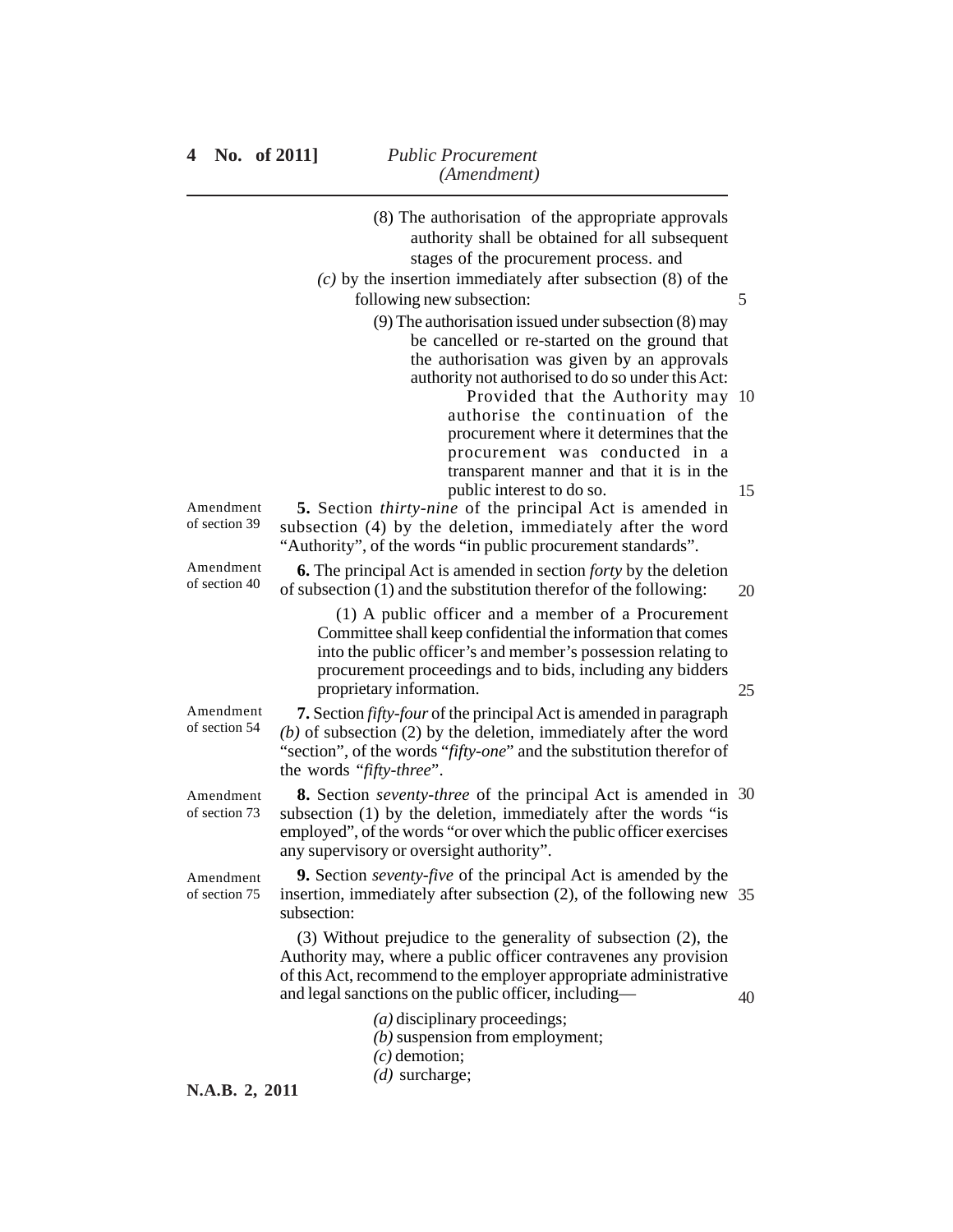*(e)* transfer or refusal of transfer;

*(f)*summary dismissal; or

*(g)* any other recommendation that the Authority may consider appropriate.

**10.** The First Schedule to the principal Act is amended by the deletion of paragraph (1) and the substitution therefor of the following: 5

> (1) There is hereby established the Board of the Authority which shall be the governing body of the Authority and shall

exercise and perform the powers and functions of the Authority. 10

**11.** The principal Act is amended by the repeal of the Second Schedule and the substitution therefor of the Second Schedule set out in the Appendix.

15

25

30

40

# APPENDIX (*Section 11)* SECOND SCHEDULE *(Section 84)*

## TRANSITIONAL PROVISIONS

**1.** (1) The provisions of this Part shall cease to have effect on 31st December, 2012, or such later date prescribed by the Minister 20 by statutory instrument.

(2) During the interim period, the Authority shall manage and effect a gradual decentralisation process and shall—

- *(a)* provide secretariate services to the Central Tender Committee;
	- *(b)* assess the capacity of procuring entities;
	- *(c)* issue and update the levels of authority for procuring entities;
	- *(d)* advise procuring entities on the actions needed to improve their capacity ratings;
	- *(e)* facilitate capacity building in procuring entities; and
	- *(f)* advertise locally and abroad all tenders for the procurement of goods, works and services for Government, local authorities, parastatals and statutory bodies.

**2.** (1) There is hereby established the Central Tender Committee, which shall consist of the following part-time members appointed by the Minister: 35

- *(a)* the Permanent Secretary responsible for financial management and administration, who shall be the Chairperson;
- *(b)* the Vice-Chairperson, who shall be a Permanent Secretary;
- *(c)* eight Permanent Secretaries;
- *(d)* a representative of the Attorney-General;
- *(e)* the Deputy Governor of the Bank of Zambia responsible for administration; 45

Establishment of Central **Tender** Committee

Interim

arrangements

Amendment First Schedule

Repeal and replacement of Second Schedule

**N.A.B. 2, 2011**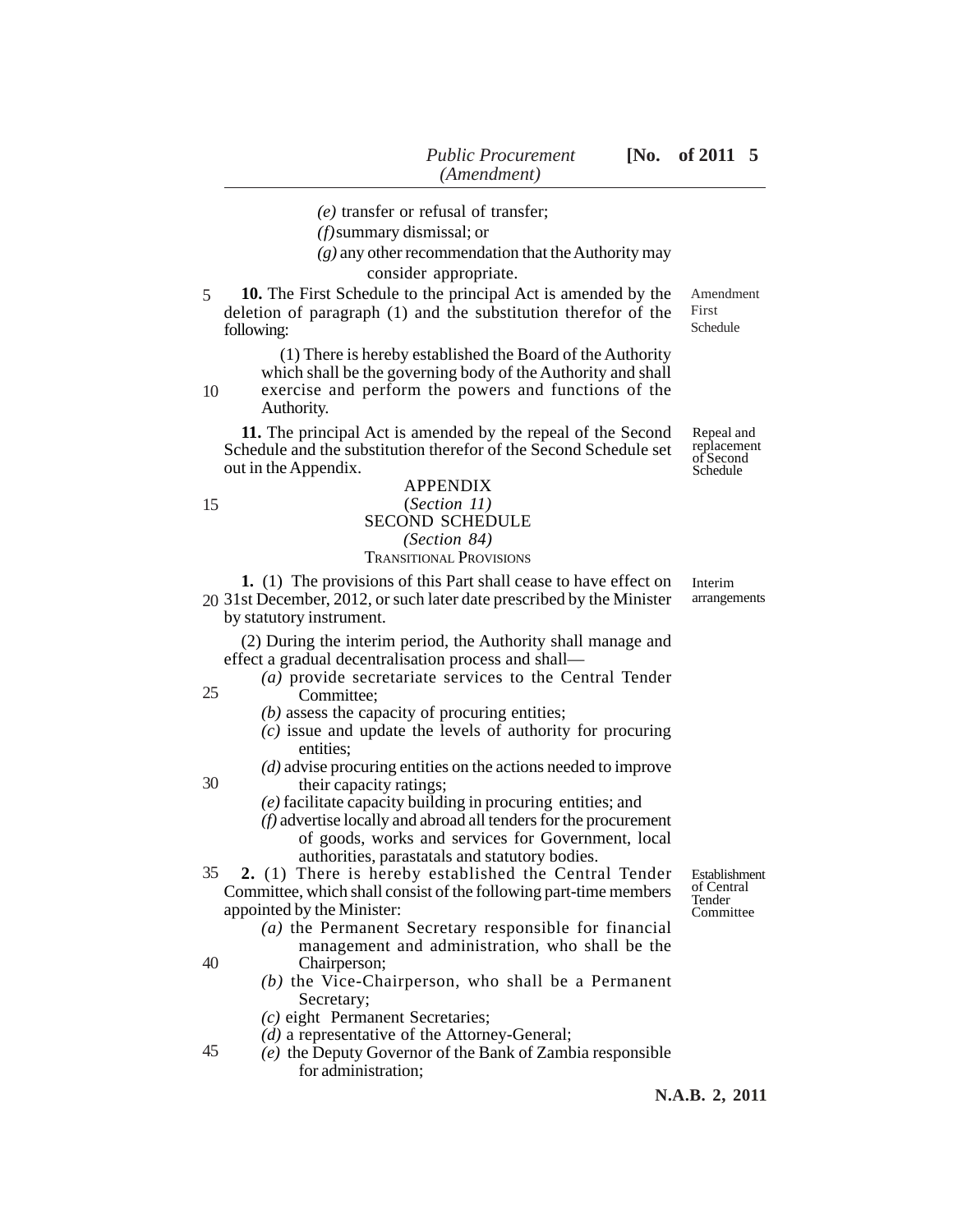- *(f)*the Commissioner General of the Zambia Revenue Authority;
- *(g)* the Director of Budget; and
- *(h)* the Director-General and the Secretary to the Authority,

who shall be *ex-officio* members of the Committee. (2) The members shall elect the Vice-Chairperson from among the members who are Permanent Secretaries.

Powers and functions of **Central** Tender Committee

(3) A member appointed under subparagraph (1) may, in writing, appoint a senior officer from the organisation that the member represents to be the alternate and to attend and participate in their 10 stead at any meeting of the Central Tender Committee which the member is unable to attend.

**3.** (1) The function of the Central Tender Committee is to ensure that all procurement submitted for its prior authorisation is conducted in accordance with this Act.

15

40

5

(2) The Central Tender Committee shall be the highest approvals authority, during the interim period only, and shall provide prior authorisation of specified stages of the procurement process in accordance with this Act.

(3) The Central Tender Committee shall have an unlimited level 20 of authority, but shall have no authority over any procurement which falls within a procuring entity's level of authority.

- (4) In order to build capacity in Procurement Committees
	- *(a)* all submissions to the Central TenderCommittee shall be made through the procuring entity's Procurement 25
	- Committee, which may reject a submission and require corrections to be made, before onward submission to the Central Tender Committee; and
	- *(b)* all decisions of the Central Tender Committee shall be sent to, or copied to, the procuring entity's Procurement 30 Committee, with written explanations of the reasons for the rejection of a submission or any other variations recommended to be made.

Proceedings of Central Tender **Committee** 

**4.** Subject to the other provisions of this Act, the Central Tender Committee shall regulate its own procedure. 35

Secretariat of Central Tender **Committee** 

**5.** (1) The Authority shall provide secretariat services to the Central Tender Committee which shall include the performance of the functions of Procurement Units specified under this Act, where the value of the procurement is above the capacity rating of the N.A.B. 2, 20<sup>P</sup>rocurement Unit of a procuring entity.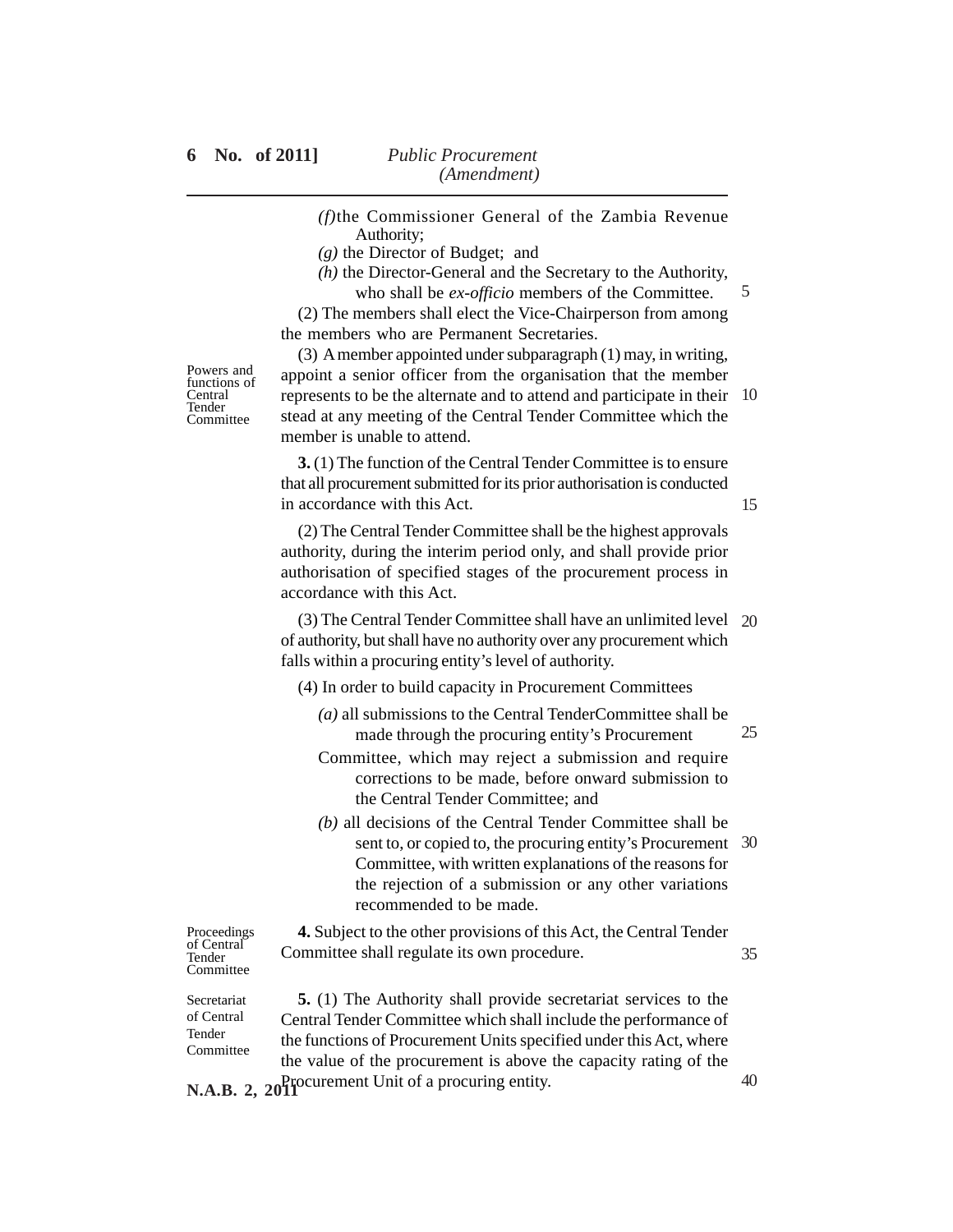|    | (Amendment)                                                                                                                                                                                                                                       |                                                                    |  |
|----|---------------------------------------------------------------------------------------------------------------------------------------------------------------------------------------------------------------------------------------------------|--------------------------------------------------------------------|--|
|    | Notwithstanding the provisions of subparagraph (1), in order<br>(2)<br>to build capacity in Procurement Units, the Authority shall—                                                                                                               |                                                                    |  |
|    | $(a)$ work with the staff of a Procurement Unit of a procuring<br>entity in performing the functions; and                                                                                                                                         |                                                                    |  |
| 5  | $(b)$ review and advise on the work of the Procurement Unit,<br>prior to its submission to the relevant approvals authority.                                                                                                                      |                                                                    |  |
|    | 6. (1) In order to maintain independence of functions, the<br>Authority shall ensure a separation of its secretariat functions<br>performed pursuant to paragraph 5 from all its other functions.                                                 | Separation of<br>functions in<br>Authority                         |  |
| 10 | (2) The Authority shall establish a structure which ensures that<br>staff are involved in either secretariat functions or other functions,<br>but not both.                                                                                       |                                                                    |  |
|    | (3) Staff involved in providing secretariat services shall not be<br>involved in                                                                                                                                                                  |                                                                    |  |
| 15 | (a) monitoring compliance and procurement performance;<br>$(b)$ assessing the capacity of procuring entities or determining<br>levels of authority;                                                                                               |                                                                    |  |
|    | $(c)$ deciding on a list of bidders or suppliers to be suspended<br>from participating in public procurement; or                                                                                                                                  |                                                                    |  |
| 20 | $(d)$ any other function which could be considered a conflict<br>of interest.                                                                                                                                                                     |                                                                    |  |
|    | 7. (1) The Authority shall issue levels of authority for each<br>procuring entity which shall be determined by the capacity of each<br>procuring entity to undertake procurement.                                                                 | Levels of<br>authority<br>and capacity<br>ratings for<br>procuring |  |
| 25 | (2) All procurement with a value above the level of the authority<br>determined under subparagraph (1) shall be submitted to the Central<br>Tender Committee for prior authorisation in accordance with<br>paragraph 3.                           | entities                                                           |  |
|    | (3) The Authority shall assess the procurement capacity of each<br>30 procuring entity regularly and not less than once in twelve months.                                                                                                         |                                                                    |  |
|    | (4) An assessment under subparagraph (3) shall be conducted<br>in accordance with guidance provided in regulations made under<br>this Act and shall take into account the capacity of both the<br>Procurement Committee and the Procurement Unit. |                                                                    |  |
| 35 | (5) The Authority shall, after each capacity assessment of a<br>procuring entity                                                                                                                                                                  |                                                                    |  |
|    | $(a)$ advise the procuring entity of its capacity rating and level<br>of authority;                                                                                                                                                               |                                                                    |  |
| 40 | $(b)$ advise the procuring entity on the actions needed to improve<br>its capacity rating; and                                                                                                                                                    |                                                                    |  |

its capacity rating; and

**N.A.B. 2, 2011**